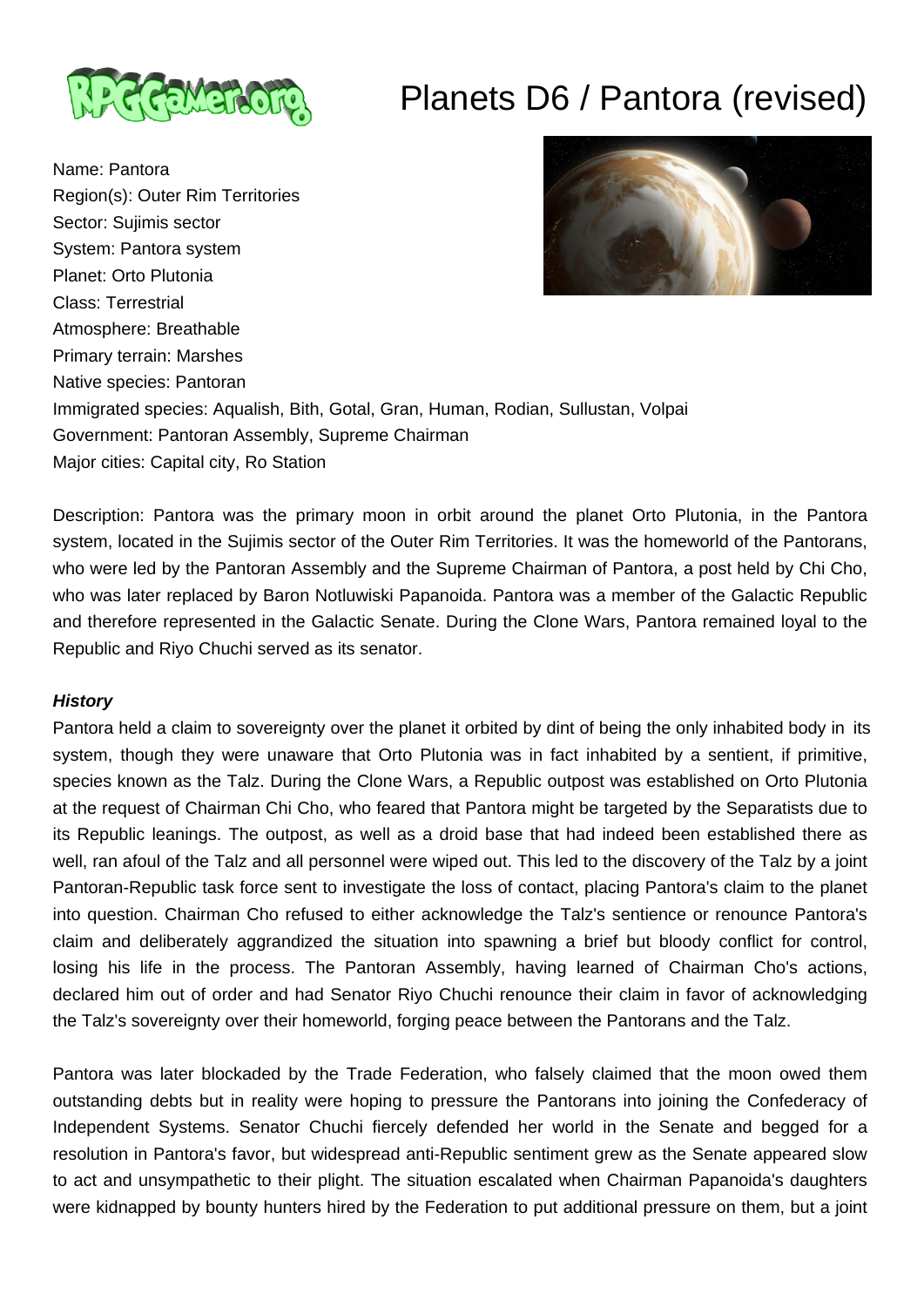investigation by the Pantoran officials and Jedi Padawan Ahsoka Tano uncovered the truth and the Federation was forced to remove its blockade in order to save face.

Shortly after the rise of the Galactic Empire, Clone Force 99 stopped at a spaceport in Pantora to refuel, scramble their ship's signature, and pick up supplies. As Hunter, Echo, and Omega wandered through the marketplace of the planet, they saw civilians celebrating the end of the Clone Wars. As Hunter sold Echo who was disguised as a droid in order to get credits, Omega encountered bounty hunter Fennec Shand who gained the girl's trust. However, Hunter realized the threat Shand possessed, leading a chase between the bounty hunter and the clones before Clone Force 99 managed to escape from Pantora.

#### **Places of Interest**

#### Pantora capital city

This city was the capital city of the moon Pantora.

#### Ro Station

Ro Station was a city located on the moon Pantora. During the early days of the Galactic Empire, the outpost's business and industry was struggling despite the end of the Clone Wars. At one point, the renegade clone commandos of the Bad Batch briefly kept their starship, the Havoc Marauder, interred at a refueling depot, which was overseen by the Sullustan manager Raspar Six, located in Ro Station during a supply run. As Hunter, Echo, and Omega ventured into the outpost, matters were complicated by the arrival of bounty hunter Fennec Shand, who sought to capture Omega.

A Fit For All Feet A Fit For All Feet was a shoe store situated in the capital city of Pantora.

Fashions by F'jlk Fashions by F'jlk was a fashion boutique located in the capital city of Pantora.

#### Oggsor's Fine Millinery

Oggsor's Fine Millinery was a hatmaker's shop situated in the capital city of Pantora.

The Paisley Pikobi The Paisley Pikobi was a shop situated in the capital city of Pantora.

## Central marketplace

The central marketplace was a district of Ro Station, a city on Pantora. A bustling locale, the central marketplace contained numerous businesses. At the beginning of the Imperial Era, a fight between the bounty hunter Fennec Shand and the renegade clone commando Hunter over the former's attempt to kidnap the child clone Omega began in the central marketplace, drawing the attention of Pantoran Security.

## Unidentified trading post

A trading post was operated in the central marketplace at Ro Station on Pantora shortly after the rise of